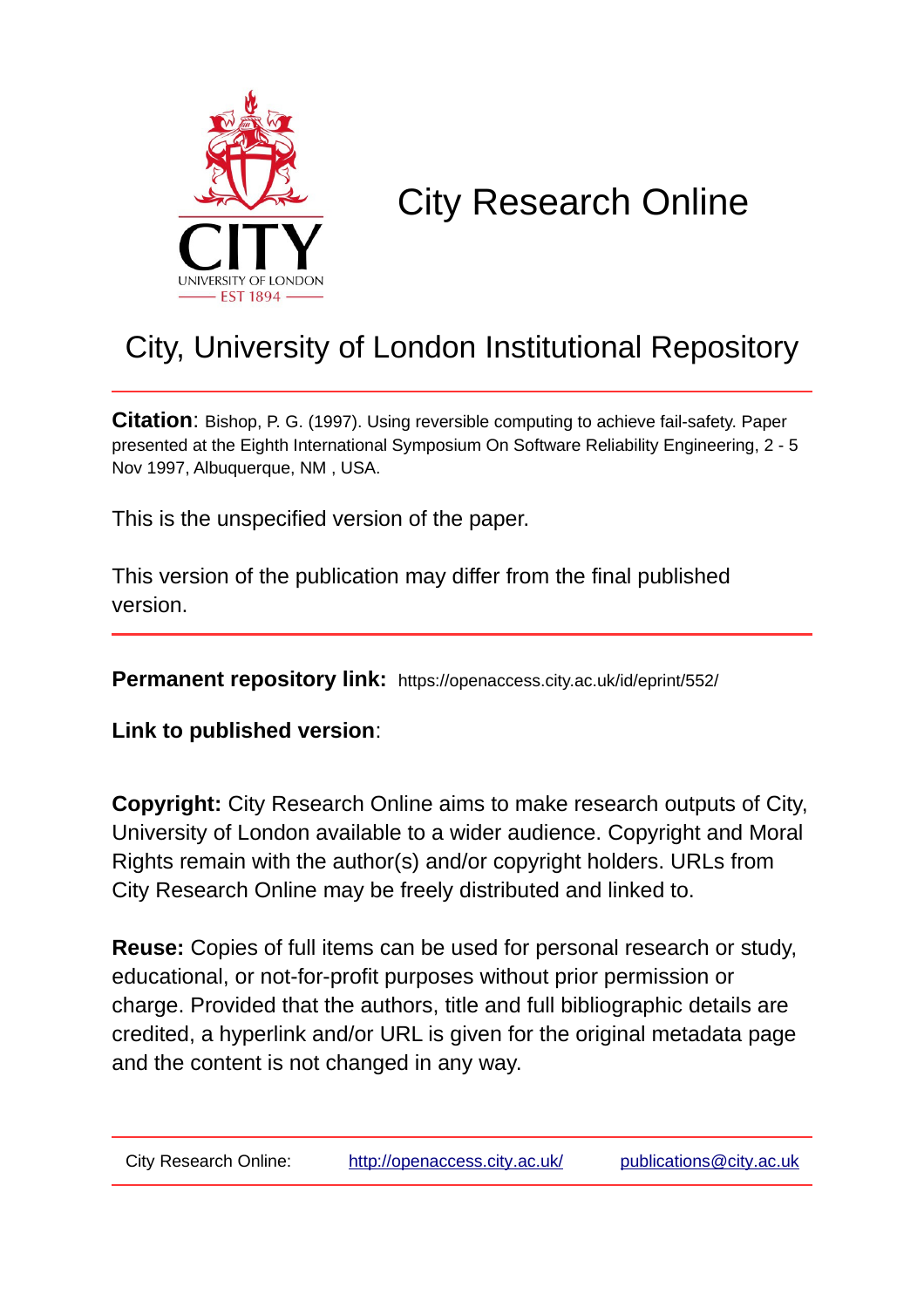## Using reversible computing to achieve fail-safety

Peter G. Bishop Adelard Coborn House, 3 Coborn Rd London E3 2DA, UK pgb@adelard.co.uk

## Abstract

This paper describes a fail-safe design approach that can be used to achieve a high level of fail-safety with conventional computing equipment which may contain design flaws. The method is based on the well $established\ concept\ of\ "reversible\ computing".$ 

Conventional programs destroy information and hence cannot be reversed. However it is easy to de-  $\int$ fine a virtual machine that preserves sufficient intermediate information to permit reversal. Any program implemented on this virtual machine is inherently reversible. The integrity of a calculation can therefore be checked by reversing back from the output values and checking for the equivalence of intermediate values and  $original$  input values. By using different machine instructions on the forward and reverse paths, errors in any single instruction execution can be revealed. Random corruptions in data values are also detected.

An assessment of the performance of the reversible computer design for a simple reactor trip application indicates that it runs about ten times slower than a conventional software implementation and requires about 20 kilobytes of additional storage. The trials also show a fail-safe bias of better than 99.998% for random data corruptions, and it is argued that failures due to systematic flaws could achieve similar levels of fail-safe bias. Potential extensions and applications of the technique are discussed.

## 1. Introduction

Most practical computer-based safety systems rely on commercial hardware, such as processor chips, and supporting software, like compilers. These components have not been verified in any formal sense, and any inherent flaws could affect the system behaviour in unpredictable ways. A stronger safety case can be made if a fail-safe behaviour can be imposed on this \untrusted base".

In this paper we describe a novel approach to failsafe design which is based on the concept of "reversible computing". We will describe the reversible computing concept, the implementation of the fail-safe design, and an evaluation of the performance of the technique when applied to a simple reactor trip application. In the final sections we discuss the practical applications of this technique and further areas of work.

## 2. Reversible computing

Early pioneers in the field of computing like Turing and Von Neumann examined the minimum energy needed for computation and concluded that each ele mentary operation would require an energy expenditure of at least  $kT \ln 2$  where k is the Boltzmann constant and  $T$  is the absolute temperature. The argument here is that  $kT$  represents the background energy (Brownian motion) and any operation must exceed this to be distinguishable from the background noise. This theory was subsequently overturned by Landauer [7, 8] who showed that this was only true if the process was irreversible. If you could perform the computation, save the result and then reverse the computation to get the original inputs, no energy need be consumed (except for retaining the answer). Basically normal computation increases disorder (i.e. entropy) and is irreversible, but a reversible design does not increase disorder (the reverse action acts like a refrigerator). This fundamental concept was further developed by Bennett [1, 2, 3] who showed it was possible to construct a modied form of Turing machine which was reversible, and hence that any computation is potentially reversible. In a later development Fredkin [6] showed that it was possible to construct a "conservative logic gate" which was reversible but could be used to construct conventional AND and OR functions, so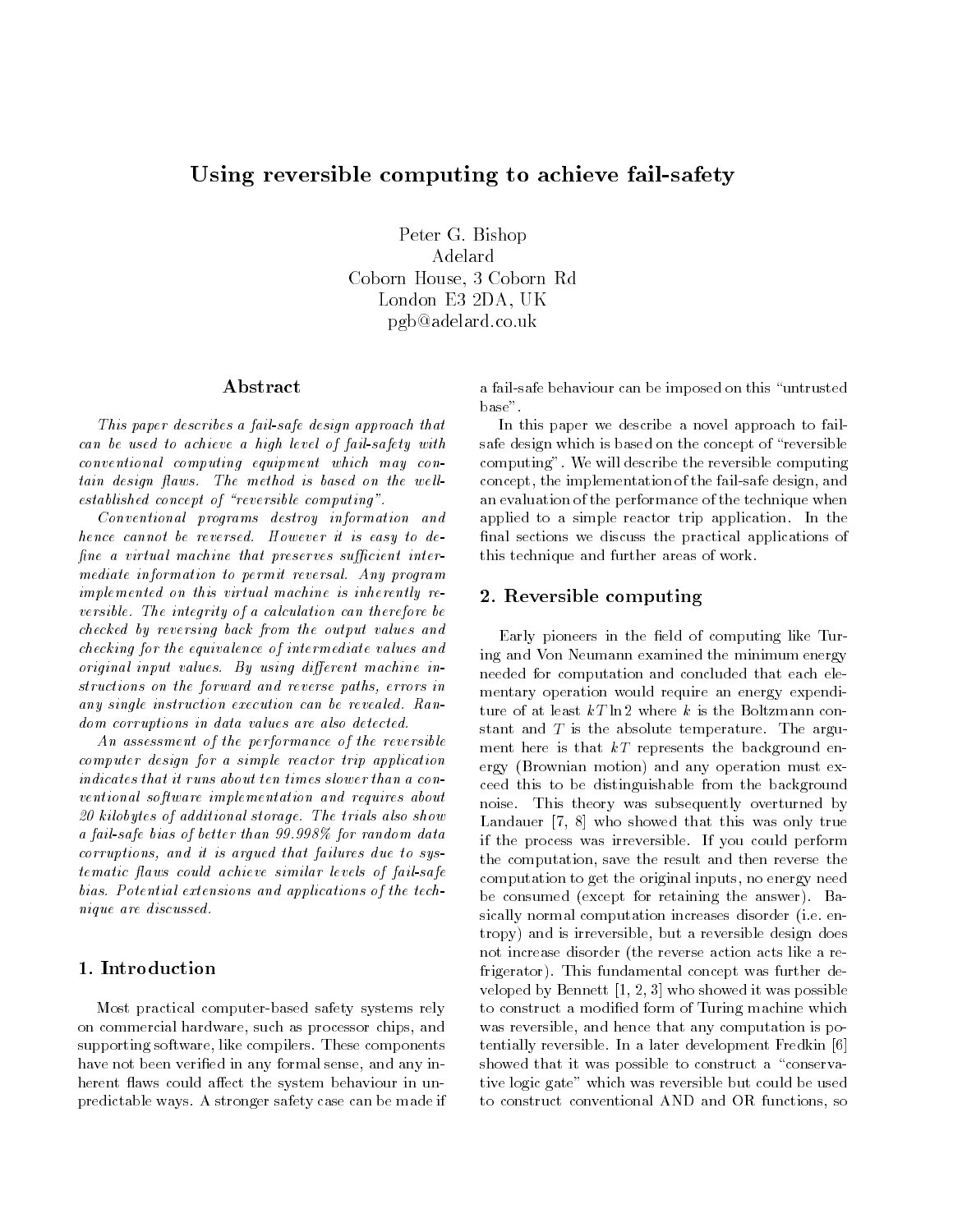there is a general mechanism for constructing reversible logic circuits. These concepts have been used to minimise the heat dissipation in logic circuits [9, 5].

In our paper we have used the reversible computing concept to implement a novel form of self-checking which can be applied at the software level rather than the circuit level. The reversible computing concept can be illustrated by the following simple example. The "+" function maps the number pair  $< 1, 3 >$  to a single value  $< 4 >$ . It is not possible to reverse this because this output value can be computed from several distinct input pairs (e.g.  $< 0, 4 > 1, 3 > 0$ r  $\mathcal{L} = \{ \mathcal{L} \}$ . In a reversible computation the mapping is bi-directional (i.e. a one to one mapping). This can be achieved by generating "garbage data" as well as the required result. For example we could define a modified function (PLUS) that produces the required result together with one of the input operands (e.g.  $< 1, 3 >$ maps to  $< 4, 1 >$  where the second value is "garbage" data"). The unknown input value (3) can be regenerated by subtracting the garbage data from the sum.

All the basic computing functions can be modified to generate the necessary garbage data to make them reversible. A conventional computing function can be represented as

$$
y = f(x)
$$

but a reversible function typically has the form:

$$
\langle y, g \rangle = f_r(x)
$$

The function  $f_r(x)$  produces the same y value as  $f(x)$ but also produces the "garbage data"  $g$  required for reversal. There is an associated inverse function  $f_r^{-1}$ that uses the garbage data and computed value to regenerate the input values:

$$
x = f_r^{-1}(y,g)
$$

The behaviour of a reversible function is illustrated in Figure 1.

Providing the garbage data is saved, a program constructed from a sequence of reversible functions is also a reversible function. This suggests that the reversible computing concept could be used to imple ment a powerful and general form of fault detection. If a reversible computer function  $f_r(x)$  and its inverse function  $f_r^{-1}(y, g)$  are correctly implemented, then we would expect that:

$$
x = f_r^{-1}(f_r(x))
$$

would hold for any program execution. In other words, by reversing the computation and getting the original input values, we have greater confidence that the computed value <sup>y</sup> is correct. If the forward and reverse



Figure 1. Illustration of reversible computing

functions are diversely implemented, this should guard against systematic faults in the underlying "machine" (e.g. due to faulty software tools or hardware design flaws like the Pentium divide bug). If the flaw exists in one direction only, the failure should always be detected by a mismatched value. If failures can occur in both directions, it is difficult to calculate the detection probability, but both functions have to fail simultaneously and agree on the same wrong result. To be per manently undetected they have to agree on the same wrong answer for all error-inducing values of x.

The mechanism should also detect typical random data corruption faults that affect any data value used in the computation. It can also guard against simple application programming errors which result in finite precision overflow and underflow since the reverse computation will not be identical.

Reverse computing can be regarded as a form of lowlevel design diversity which does not suffer the usual problems of diversity (such as consistency checking and voting). It also has the advantage that the set of reversible instructions (the reversible "virtual machine") only needs to be implemented once, and it can then support many different applications. If an application is formally proved down to the fail-safe "virtual machine" level, a strong argument for the complete implementation can be made.

Set against this there are a number of disadvantages. It will be slower, use extra memory storage and may not be appropriate for all computations (especially floating point). With existing floating point hardware it is not possible to define an exact inverse due to round-off problems. For many safety applications however, relatively slow computations using integers are sufficient to implement a safety function, and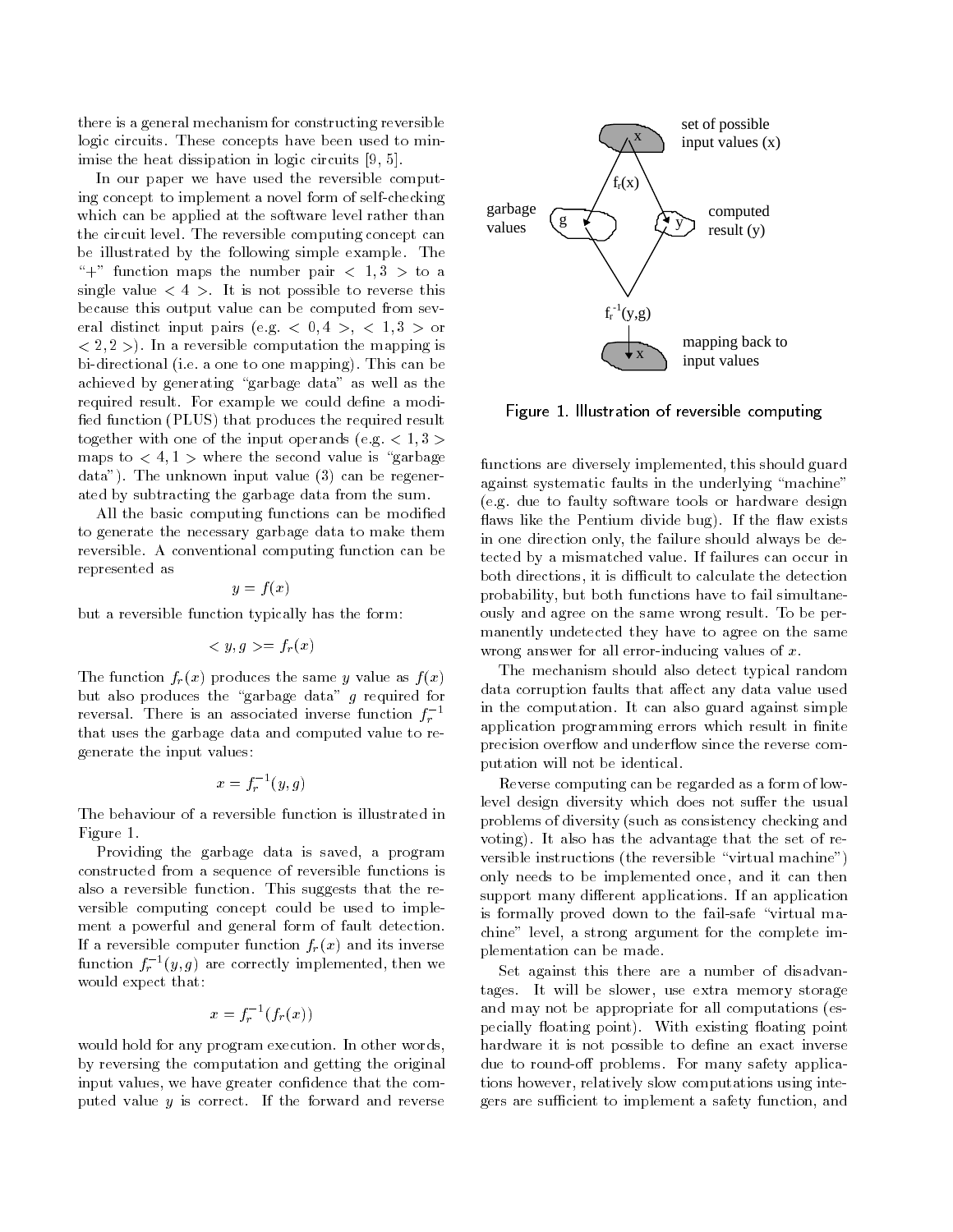this is the focus of the current work.

## 3. A prototype reversible computer

In order to evaluate the approach a simple reversible instruction set, called ARC (A Reversible Computer), has been implemented. A prototype of the reversible instruction set has been implemented in Forth. This language was chosen because it is readily extensible so that reversible operators can be defined in the language and then intermixed with existing Forth instructions (e.g. for declaring and accessing data variables, or running tests). It is also an interactive language so that the new functions can be rapidly tested and debugged. The interactive capability can also be used to inject faults interactively into the "virtual machine" to check its fault detection capability. The language is not optimal in terms of speed, but once the basic concepts have been established it is relatively easy to re-implement the virtual machine using C or even assembler code.

A brief outline of the Forth language will be given, followed by a description of the design of the reversible

## 3.1. The Forth language

Forth is rather unusual because it is a stack-oriented language which uses Reverse Polish Notation (RPN). This method is used on some calculators; values are put on the stack then evaluated with an operator and the result is put back on the stack. For example an expression such as:

2 + 30 / 5

is represented in Forth as:

 $2305 / +$ 

Reference to a variable (e.g. X) places a memory address on the stack, and an explicit operation is needed to extract the value, so to add two variables X and Y the following code is used:

X@Y@+

where @ is the "load" operator that extracts a value from a memory location. Additional operators can be defined which take their arguments from the stack and return the result(s) on the stack. For example the operator INCREMENT could be defined as follows:

: increment  $1 +$ ;

Once defined, this function can be treated like a builtin operator, e.g.: the sequence:

#### 2 increment

will leave the value 3 on the stack. The language contains no GOTO instructions. Conditional statements, while loop and fixed loop constructs are provided in the language. Enhanced versions of these control constructs can be defined as new operators.

## 3.2. Design of the reversible virtual machine

In any reversible computer design, it is essential to store the garbage data. In Bennett's original work on reversible computing [1], a reversible Turing machine was implemented using an additional "tape" to hold the garbage data. The ARC design uses a similar approach (although the "tape" is actually an array implemented in main memory). During forward execution, garbage data is appended to the tape. When the execution is reversed, the tape is "wound back" whenever a reverse instruction consumes a garbage value. The tape should be fully rewound when the program has been fully reversed. The second design issue is how we represent the forward and reverse versions of the program. In some proposed hardware designs [10], only the forward version of the program is required and the direction of execution is reversed when the end is reached. On the reverse path, the instruction is interpreted differently so that it performs the reverse computational function. This approach is space-efficient as the program is no larger than a conventional nonreversible program, but it is difficult to implement in software.

We examined two alternative approaches for representing the program and its inverse. In the first design, each forward instruction places the address of its matching reverse function on an additional "command tape" (e.g. PLUS would store a REVPLUS operator on the command tape). When the forward execution is completed, reversal can be performed by a REVERSE operator which reads and executes the instructions from the command tape. Execution of these commands will also consume data from the data tape. commands will also consume data from the data tape, so both tapes should be fully rewound when the reversal is complete. In the second design, the command tape is eliminated and a second "reverse program" has to be written which is a mirror image of the forward program, e.g. a program such as:

#### $Y := X + 1$

would be represented by the following sequence of ARC instructions (which are described in more detail later):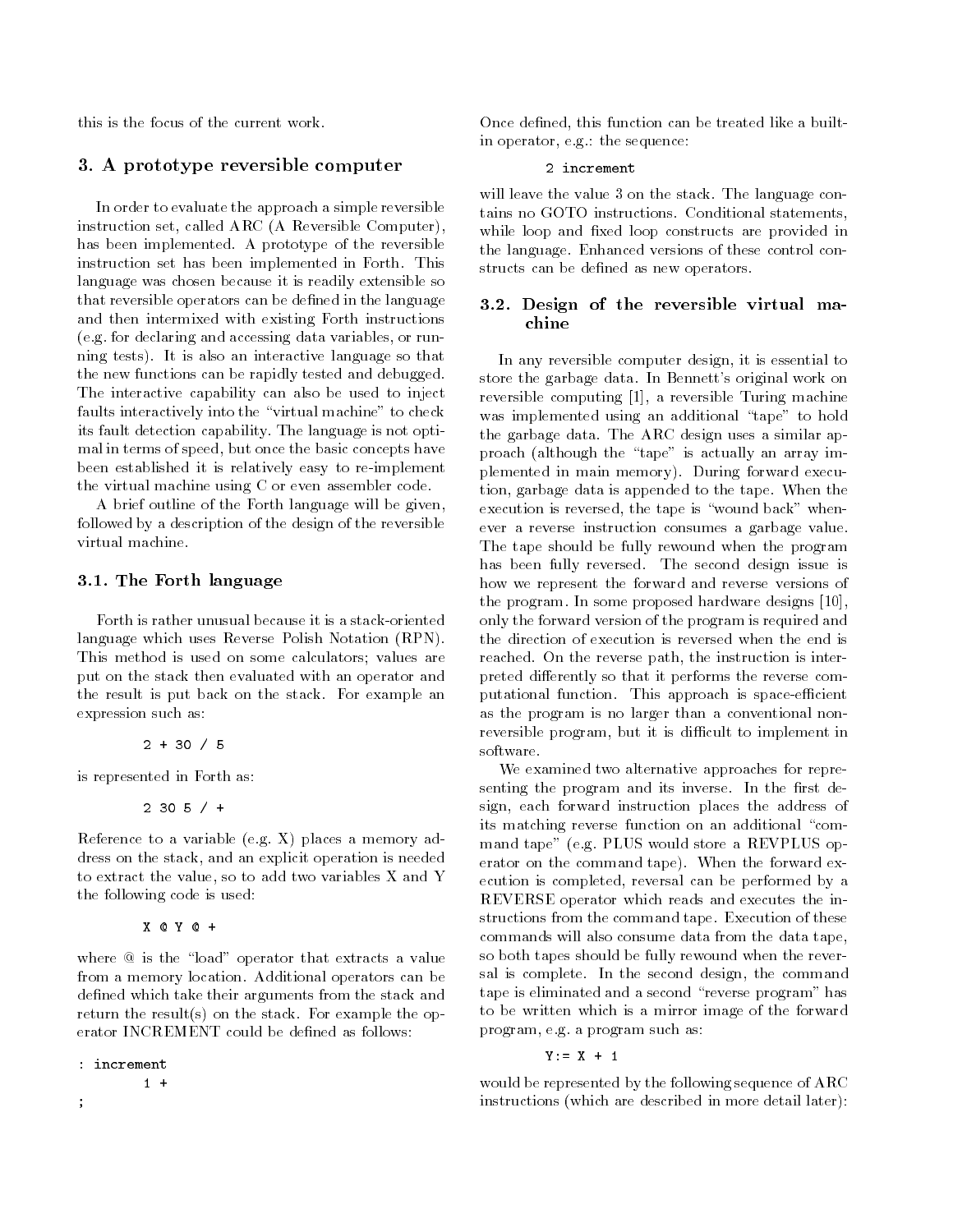X LOAD 1 REF PLUS Y STORE

The program to reverse this computation can be created by a sequence of matching REV commands written in the reverse order

```
Y REVSTORE
  REVPLUS
1 REVREF
```
A STORE instruction destroys the original memory contents so the prior value is saved on the data tape. The matching REVSTORE command restores the original memory contents. The LOAD does not destroy data, but the REVLOAD is an essential command because it checks that the "uncomputed" value on the stack matches the one stored in memory. Thus the REVLOAD command automatically checks that the reverse computation matches the original input value. The REF-REVREF pair performs a similar check on program constants.

Both designs have similar reverse programs, in the first case it is created on the command tape, while in the second case it is an explicit program. The main difference is that the command tape version represents a particular \thread" through the program, so reverse IFTHEN...ELSE...ENDIF structures are not needed. In the "mirror program" design, the IFTHEN. . . ENDIF structures have to record which path was executed on the data tape. This information is used by a matching REVENDIF. . .REVELSE. . . REVIFTHEN structure to determine which portion of the code should be executed in the reverse program. Loop iteration counts are stored in a similar way, so that the correct number of reverse iterations are performed.

The main problem with the command tape concept is the amount of storage required for long computations. Since the \tapes" are implemented as arrays in memory, space is limited. The "mirror program" design requires less dynamic memory as there is no "command tape". In addition, less information needs to be stored on the data tape (such as the memory location for a REVSTORE instruction) as this information is provided by the mirror program.

In practice, either design would be adequate for a simple safety application, and "tape exhaustion" should not occur provided the maximum usage of the tape can be determined in advance. The finite tape length could even be regarded as an advantage in a real-time system because exhaustion of the tape could be designed to enforce a timing constraint and the system could be designed to be fail-safe if tape exhaustion was detected.

## 3.3. The ARC machine instructions

The ARC machine instructions are relatively limited but, coupled with some "raw" Forth instructions for data declarations, they are sufficient to perform reasonably complex calculations. The ARC instructions are stack-oriented and this makes it very easy to convert high level language expressions into equivalent ARC instructions. Many language translators convert the input into an intermediate Reverse Polish format before generating the machine code, so there is virtually a one-to-one equivalence between the RPN format and equivalent ARC instructions.

All operators use 32 bit integers and include: memory access operators - LOAD, STORE, REF, LOADINDEX, STOREINDEX; arithmetic operators { PLUS, MINUS, INC, DEC, TIMES, DIV, MAXX, MINN; comparison operators  $-$  GT, EQ, NE, LT; boolean operators { ANDD, ORR, XORR, NOTT (the rather odd mnemonics in this list were chosen to avoid existing Forth operators). Each command has a "mirror" command with a "REV" prefix (e.g. PLUS and REVPLUS).

Modied versions of the standard Forth operators were used for conditional commands and iteration. The changes were made to ensure the chosen branch is recorded on the tape so that the correct block of code is executed when it is reversed. The flow control com-

Conditional execution with an optional ELSE clause:

 $<$ bool> <bool> IFTHEN

> <true list> ELSE ENDIF

An iterative loop command:

<nloops> DOLOOP

```
<loopbody>
ENDLOOP
```
and an infinite loop command:

```
<loopbody>
AGAIN
```
Loop counters are computed explicitly using the reversible instructions (e.g. INC), so that reversing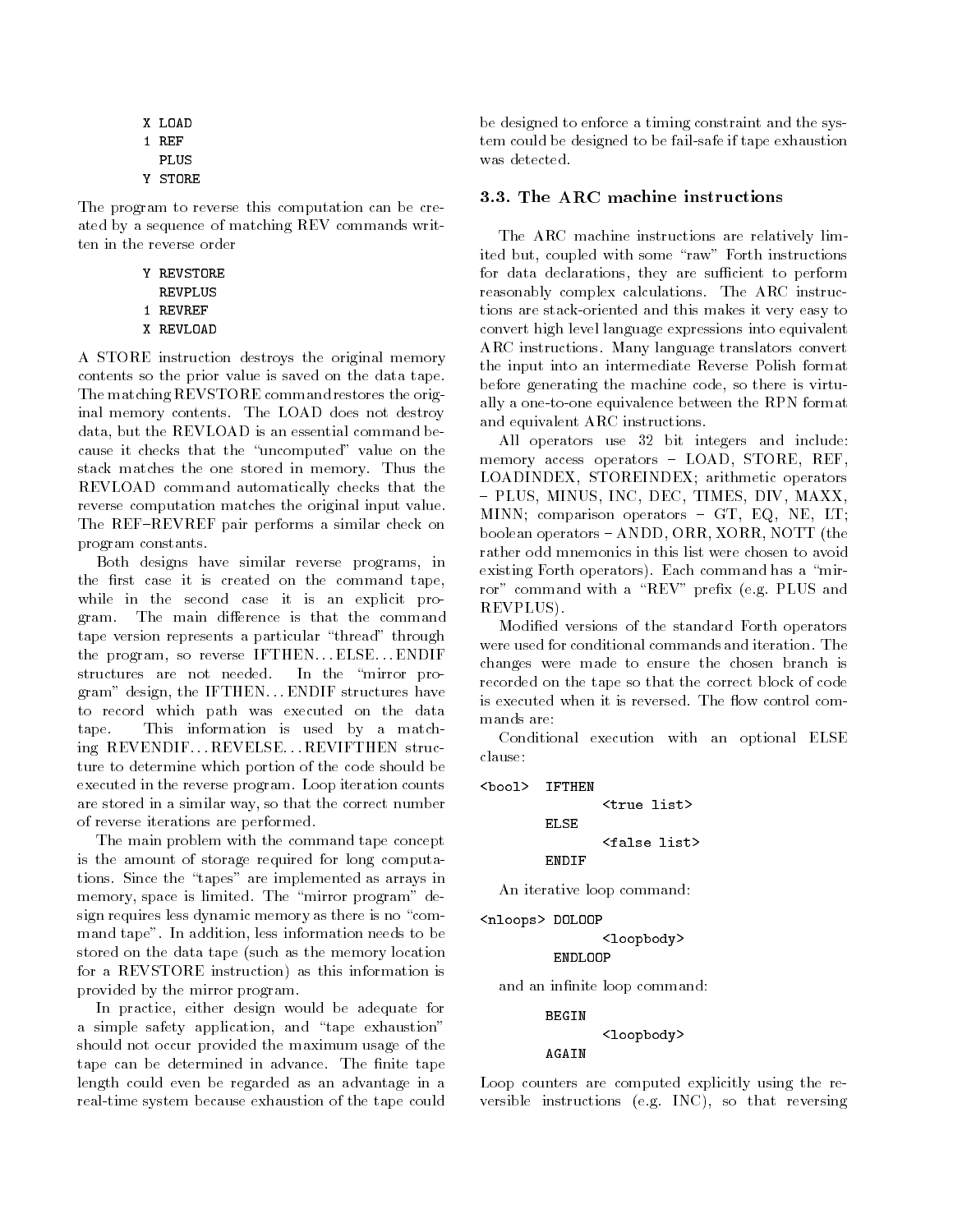through loops is possible. Standard Forth commands are used to declare the required variables, i.e.:

### n CONSTANT x

gives a constant *n* the symbolic name  $x$ ;

## VARIABLE y

declares variable  $y$  (a 32 bit integer); and

CREATE x n CELLS ALLOT

declares an array  $x$  with  $n$  integer cells (indexed from zero). zero).

To be useful in a real-time context, we also need plant input-output commands such as GETAN, GET-DIG, PUTAN and PUTDIG. These have not been implemented in the experimental version.

## 3.4. Implementation

The commands are relatively easy to implement, as shown in the following implementation of the PLUS operator. The forward command is:

```
: PLUS
        dup pshtape +
;
and the reverse command is:
: REVPLUS
        poptape tuck - swap
```
;

In the PLUS operation, the "dup" command duplicates the top of the stack, the "pshtape" command transfers it to the data tape; and " $+$ " sums the next two values and leaves the result on the stack.

In the REVPLUS operation one of the original operands is retrieved from the tape using "poptape"; the "tuck" command places a copy of it behind the second item on the stack (i.e. z, y becomes: y, z, y). The two top items on the stack are subtracted  $(-)$ , and the "swap" ensures the top two items on the stack (the original operands) are in the right order.

The concept can be re-implemented in any computer language. An implementation in C could for example use in-line procedures or macros, and pass the input and output values through procedure arguments, e.g.:

```
void PLUS( int x, y, *z )
{ pushtape( y );
       *z = x + y;};
```

```
void REVPLUS( int z, *x, *y)
\mathcal{F}{\color{red} \bullet} . The contract of the contract of the contract of the contract of the contract of the contract of the contract of the contract of the contract of the contract of the contract of the contract of the contract of 
                                      *y = poptape( );
                                      *x = z - *y;
};
```
## 3.5. Reversing the computation

With the "mirror program" model, an explicit reverse program must be written. This is executed after the forward program. The mirror program can be implemented by hand, but it is relatively simple to generate the mirror program automatically.

With the "command tape" model, the forward commands also store the command "thread" required for reversal. For example, the PLUS command stores the address of REVPLUS on the command tape. An additional command, REVERSE, is required which reads the command tape and executes the stored command thread in the reverse order.

In both designs there is an INIT command which resets any tape to its start position. This should only be invoked at program start-up. Failure to rewind the tape completely on reversal indicates that some error has occurred.

## 4. Evaluation of the ARC virtual machine

## 4.1. The trip application

Once developed, the ARC virtual machine was used to implement a relatively simple trip application, where a trip is initiated if any temperature reading exceeds some upper limit. In reality, temperature measurement values would be obtained from an analogue interface, and the trip result would be sent to a digital interface. In the trial application however, the measured temperatures are assumed to be stored in an array (TLIST) and the trip results stored in another array (RESLIST). The ARC trip program is shown below:

```
\ Loop index variable
   VARIABLE X
```
- \ Number of temperature A/D inputs 500 CONSTANT #TCS \ A/D offset equivalent to 4 mA 917 CONSTANT #OFFSET
- \ A/D full scale equivalent to 20 mA 4096 CONSTANT #SCALED

```
\ Full scale temp (degrees)
    600 CONSTANT #SCALEM
```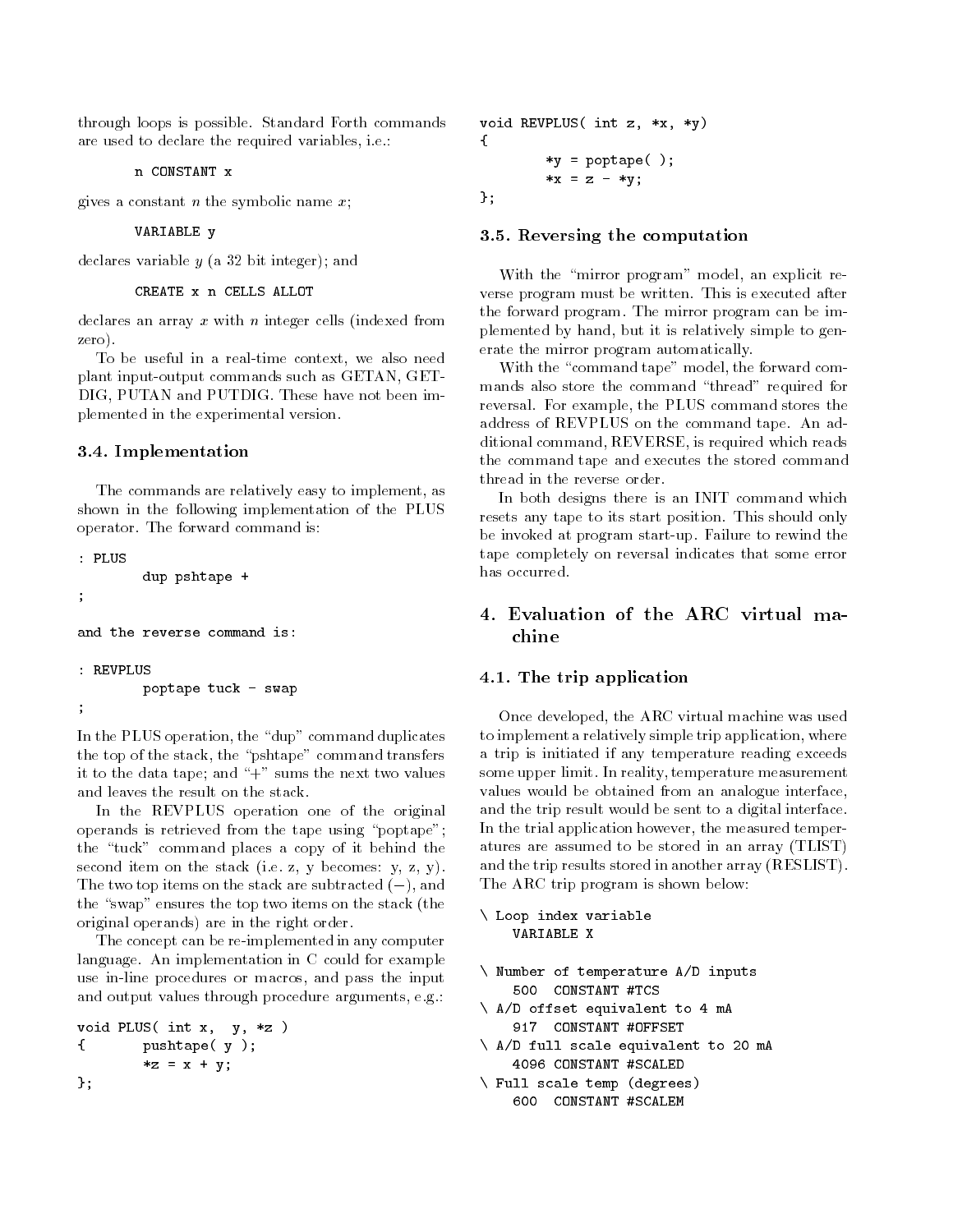```
\ Max Temp in channel ( degrees )
         300 CONSTANT #TLIM
\ Input temperature array (mA)
         CREATE TLIST #TCS cells allot
\ Trip decision array (per input)
         CREATE RESLIST #TCS cells allot
\setminus \_\_X
\mathbf{v}\ TRIP Function pseudo code
X := 0\setminus DO X=0, #TCS-1
\setminus IF ( (TLIST[X] - OFFSET)
\setminus * SCALEM / SCALED > TLIM >\ THEN
\setminus RESLIST[X]:=1:
        ELSE
\Gamma . The contract of the contract of the contract of the contract of the contract of the contract of the contract of the contract of the contract of the contract of the contract of the contract of the contract of the co
\setminus RESLIST[X]:=0
        ENDIF
\overline{\phantom{B}} . The contract of the contract of the contract of the contract of the contract of the contract of the contract of the contract of the contract of the contract of the contract of the contract of the contract of 
X
         X := X + 1\mathbf{X}:=\mathbf{X}+\mathbf{X}+\mathbf{X}+\mathbf{X}+\mathbf{X}+\mathbf{X}+\mathbf{X}+\mathbf{X}+\mathbf{X}+\mathbf{X}+\mathbf{X}+\mathbf{X}+\mathbf{X}+\mathbf{X}+\mathbf{X}+\mathbf{X}+\mathbf{X}+\mathbf{X}+\mathbf{X}+\mathbf{X}+\mathbf{X}+\mathbf{X}+\mathbf{X}+\mathbf{X}+\mathbf{X}+\mathbf{X}+\mathbf{X}+\mathbf{X}+\mathbf{X}+\mathbf{X}+\mathbf{X}+\mathbf{X}+\mathbf{X}+\mathbf{X}+\mathbf{X}+\mathbf\ ENDDO
\ Begin TRIP Function definition
      X STORE
      #TCS REF DOLOOP
           X LOAD
           TLIST LOADINDEX
           #OFFSET REF
           MINUS
           #SCALEM REF
           TIMES
           #SCALED REF
           DIV
           #TLIM REF
           IFTHEN
                 1 REF
                  X IOAD
           ELSE
                  0 REF
                  X LOAD
                  RESLIST STOREINDEX
           ENDIF
           X INC
      ENDLOOP
;
\ End of TRIPFUNC definition
```
This is the basic trip function, and it can be tested interactively by changing values in TLIST and then inspecting the results in RESLIST. In a real application the trip function would be executed in an infinite loop, followed by the reverse program, e.g.:

```
INIT
                  \intinitialise tape
BEGIN
    TRIPFUNC
    REVTRIPFUNC
AGAIN
```
The BEGIN. . .AGAIN operators are standard Forth commands that implement an infinite loop.

This is the "mirror program" form where a specific reverse program has to be written. In the "command tape" form, REVTRIPFUNC would be replaced by a generic REVERSE function which reverses the commands stored on the command tape. While the use of REVERSE avoids the need for a specific mirror program, a mirror program does provide an additional on-line program integrity check (since corruptions or systematic errors in either the forward program or the mirror program will be detectable on reversal).

## 4.2. Integration with other integrity checks

The program can integrated with other integrity checks. Firstly, the program can be tied to a hard ware watchdog where alternating signals are sent on the completion of the forward and reverse paths. For example TICK and TOCK functions could be imple mented that send alternate signal values to the watchdog hardware. If the reversal fails, the watchdog will trip out.

After each reversal, all variables (including RESLIST) will be restored to their original values. An independent check can be incorporated after reversal to check that the program variables match some specific pattern. For example each variable could have an initial value set by PRESET-WORK-VARIABLES which reflects its location in memory. After reversal the variables can be checked by CHECK-WORK-VARIABLES to check that the initial pattern of values is still present.

We can also exploit our knowledge about the data tape. The tape region might be corrupted by invalid data assignment operations. To check the integrity of the tape operation we can maintain a sumcheck which can be checked by a special CHECK-TAPE-INTEGRITY function prior to reversal. We also know that the tape should be fully rewound, so this can be checked after reversal (e.g. by CHECK-TAPE-REWOUND). So the overall program structure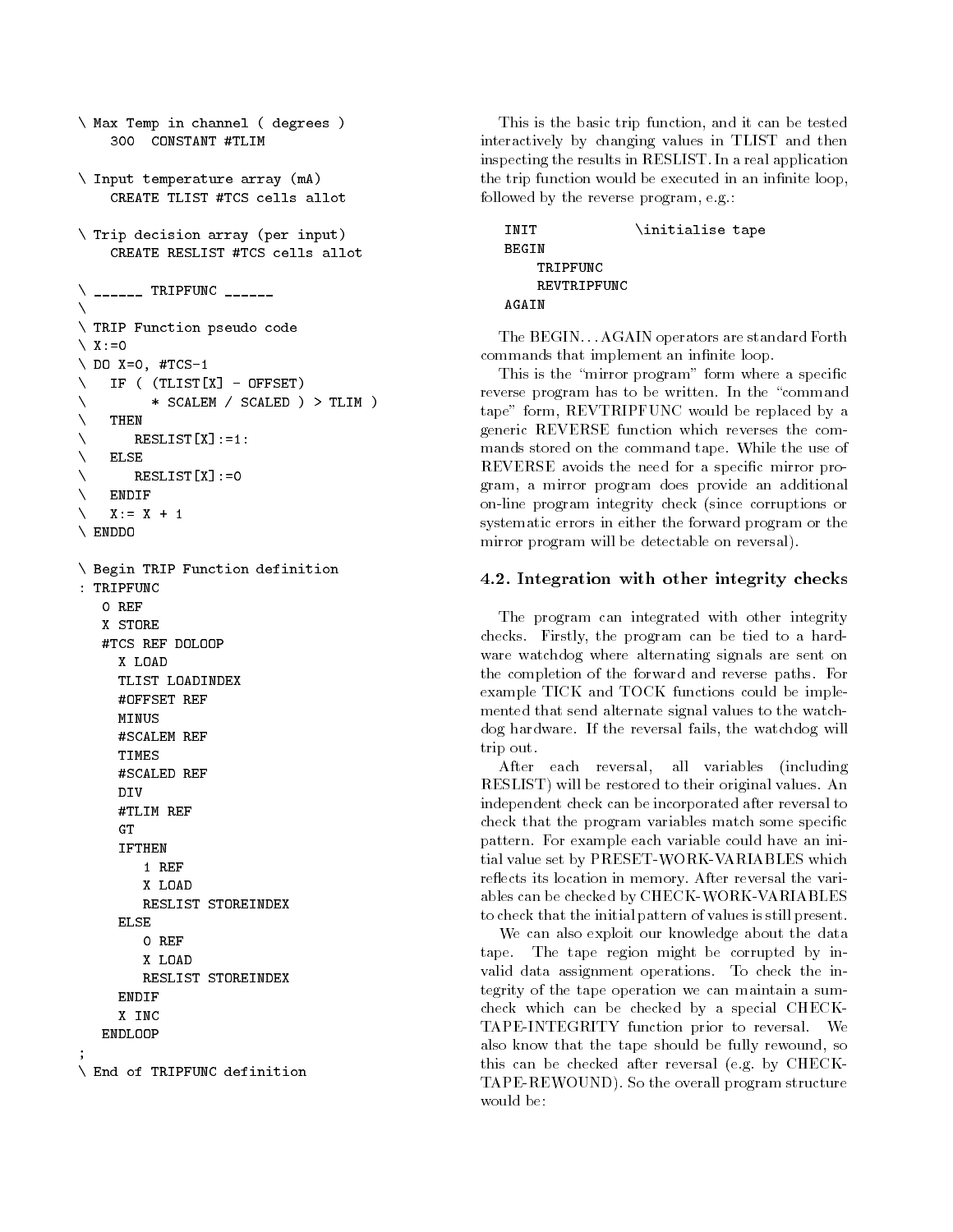```
PRESET-WORK-VARIABLES
TNTT
BEGIN
     TRIPFUNC
     CHECK-TAPE-INTEGRITY
     TTCK
     CHECK-TAPE-REWOUND
     CHECK-WORK-VARIABLES
```
Note that further run-time checks are incorporated into the basic ARC instructions to detect tape exhaustion during the forward and reverse executions of the program.

## 4.3. Storage requirements and timing

To evaluate the overall performance and overheads of the different methods, some comparative tests were performed using the two different reversible methods, and a "direct" implementation which is non-reversible. For a 500 channel trip function, run on a 90 MHz Intel Pentium, the storage requirements and execution times shown in Table 1 were obtained.

| Version        | Tape Used   | - Time      |
|----------------|-------------|-------------|
|                | (kilobytes) | (millisecs) |
| Command tape   | 120         | 504         |
| Mirror program | 20          | 102         |
| Non-reversible | n / a       |             |

Table 1. Reversible computing performance

The storage requirements are quite high for the "command tape" version, mainly because the reverse instructions are stored on an additional command tape and this increases for every DOLOOP iteration. Major storage savings could be achieved by reversing each channel computation individually.

All the execution times appear to be adequate for simple safety applications where input/output execution times could well be the dominant factor (e.g. up to 20 milliseconds for an analogue measurement). However, it should be noted that the execution times could increase by a factor of 10 for a slower processor (such as an Intel 80386).

It can also be seen that the "command tape" version is about five times slower than the "mirror program" version, which in turn is about ten times slower than a direct implementation. Similar ratios might be expected if the ARC virtual machine was implemented in other languages and processors. With an optimised ARC virtual machine (e.g. implemented in C or assembler) an Intel 80386 processor might be able to execute the TRIPFUNC program and its reverse in about the same time as the Forth version on a Pentium (i.e. 0.1 seconds). This would leave plenty of spare capacity for more complex real-time applications.

## 4.4. Response to data corruption

Random data corruption can be catered for by specic hardware checks (such as memory parity checks) and by using redundancy. However data can also be corrupted by flaws in program data flows (e.g. due to errors in the compiler, linker or the processor), and these are potentially more dangerous as they can cause failures in redundant channels. In order to test the response to data corruption, some interactive functions were implemented which could corrupt the values on the tape, and the main program variables (the RESLIST and TLIST arrays). After executing TRIP-FUNC, a data location was corrupted and then the execution was reversed. A simple test environment was constructed to automate this process, and 1000 random corruption tests were applied to:

- the input values
- the result values
- $\bullet$  the data "tape"

For all 3000 tests it was found that all the inserted corruptions were detected by the checks. This is hardly surprising, as the REVLOAD, REVREF and tape integrity checks should find any single instance of corruption. Compensating multiple corruptions are a possibility, but these are likely to be low probability events.

#### 4.5. Response to computation 
aws

It is difficult to estimate the detection probability of computational flaws in operators like PLUS or TIMES because it is hard to establish the behaviour of an unknown fault. To get a rough estimate of the likely detection probability, the detection performance was measured using a corrupted data tape but removing the tape integrity check. The rationale behind this assessment is that a flaw in a computation function will result in some discrepancy between the main computed values and the garbage values on the data tape. The reverse computing functions should detect these if they occur. The responses of the reverse computing operation to 1000 random corruptions of the data tape are shown in Table 2, together with the integrity check that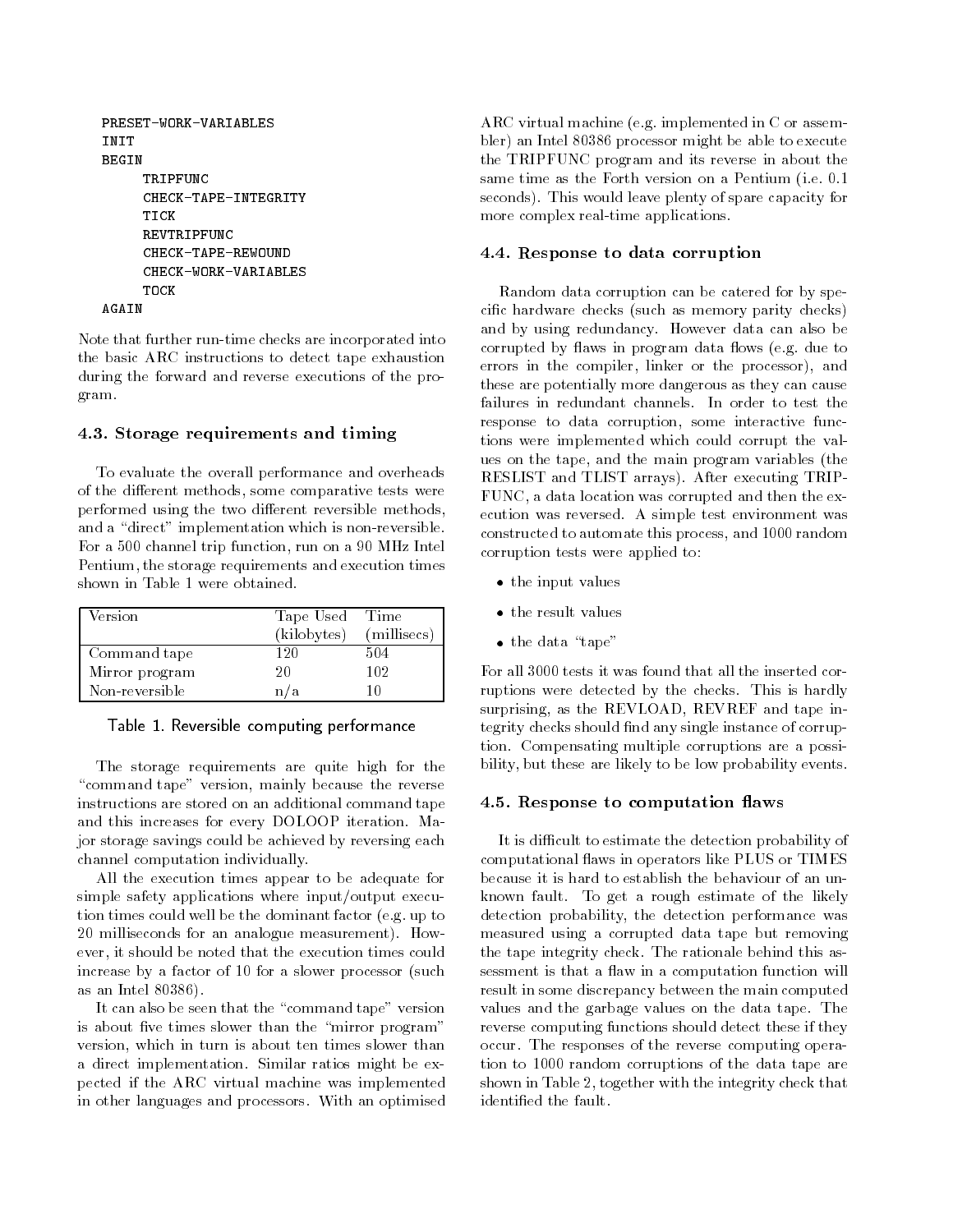| Detection method         | Number<br>detected | Percent<br>detected |
|--------------------------|--------------------|---------------------|
| <b>REVREF</b> check      | 518                | 51.8                |
| REVLOAD check            | 204                | 20.4                |
| Boolean value check      | 139                | 13.9                |
| CHECK-WORK-VARS          | 76                 | 7.6                 |
| Comparison (REVGT, etc.) | 33                 | 33                  |
| Total                    |                    | 97 N                |

Table 2. Initial fault detection performance

Around 97% of the corruptions were detected. The REVLOAD, REVREF and preset variable checks found around 80% of the injected errors. These are the direct result of uncomputing from the output values to the input values. The boolean and comparison checks are intermediate checks (e.g. for legal boolean values, correct operation of AND, OR, etc.). A closer inspection was made of the remaining 3% of undetected errors, and it was found that the TIMES / REVTIMES pair was the major culprit. The lack of detection can be explained as follows. On the forward path the result is computed and one of the operands is put on the tape, e.g. 5 - 100 produces the result formed the result for the results of the results of the results of the the operands, e.g. 1001, is stored on the tape. On the reverse path one of these values is corrupt, for example 1001 becomes 1000. The reverse calculation divides 5005 by 1000 which yields the correct result of 5 for the other operand (assuming integer division). It is clear that the reverse operation is incomplete as it discards data; we know that a divide operation has a remainder and that this remainder should always be zero. An exact divisor check was added to the REVTIMES operation.

The remaining five detection failures were associated with the STOREINDEX operation which computes the wrong address. On reversal, REVSTOREINDEX uncomputes the original array index—this involves a divide by four as each integer occupies four bytes. Like the REVTIMES operation, this divide operation failed to check that the remainder was zero, so small changes to the address would not alter the uncomputed index. This explains the 5 cases where reversal failed to detect the corruption. A check for exact division was added to all indexing operations.

The tests were repeated with the exact divisor checks incorporated in REVTIMES and the indexing instructions and an extended test was performed using 58 007 random corruptions. All cases of corruption were detected. The results are summarised in Table 3.

The exact divisor checks occur at intermediate points in the calculation and will therefore detect errors that would otherwise be trapped at the input val-

| Detection method         | Number   | Percent  |
|--------------------------|----------|----------|
|                          | detected | detected |
| REVREF check             | 20185    | 34.8     |
| REVLOAD check            | 11927    | 20.6     |
| REVTIMES check           | 12229    | 21.1     |
| Boolean value check      | 8251     | 14.2     |
| CHECK-WORK-VARS          | 3960     | 6.8      |
| Comparison (REVGT, etc.) | 936      | 1.6      |
| Exact index check        | 519      | 0.9      |
| Total                    | 58007    | 100.0    |

Table 3. Fault detection (exact divisor checks)

ues, i.e. by REVREF and REVLOAD. It can be seen that REVTIMES detects far more than the missing 3% and there is a matching fall in the number detected by REVREF.

## 5. Discussion

## 5.1. Fail-safe bias

The main intent of this design approach is to detect failures due to systematic design faults rather than random hardware faults. Normally, random hardware faults would be revealed by specific hardware checks (such as memory parity and memory bound limits) and channel redundancy. Nevertheless the test procedure makes use of random corruptions and it is encouraging to note that all 58 007 corruptions were detected by the method. This was observed even when the tape integrity check on the "garbage" data was omitted. This suggests that individual channels will exhibit a high fail-safe bias of perhaps 99.998% for random internal failures.

The realism of the fail-safe performance in response to systematic faults is more debatable, as it depends on the nature of the postulated fault. In practice the failures would have to be infrequent otherwise they would be detected during the normal verification and validation tests, so the transient corruptions used in the tests could well be a reasonable representation of the behaviour of such faults, but it would be desirable to assess the response to a range of postulated hardware and compiler faults. Nevertheless the current test results indicate that the fail-safe bias could be 99.998% or better.

It could be argued from a theoretical point of view that any failures due to a single flaw in an N-to-N mapping should be 100% detectable as the converse mapping will still be N-to-N and should expose any failure. Set against this, there could be faults in the implemen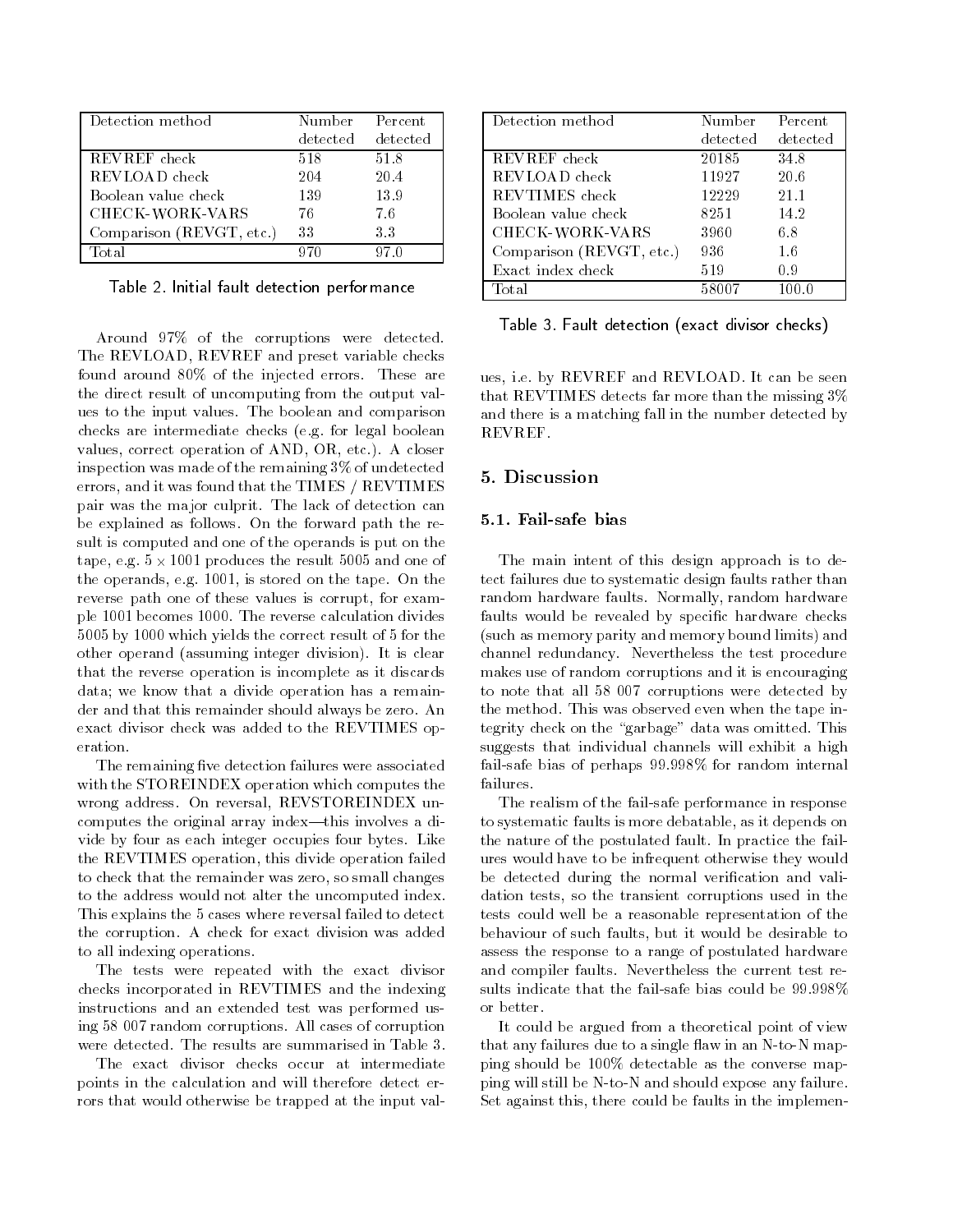tation (such as the omission of the exact divisor check) which could reduce the achieved level of fail-safe bias. In practice therefore, a more comprehensive evaluation is required to support a claim for a high fail-safe bias.

## 5.2. Run-time overheads

Although the storage and timing overheads are signicant, reversible computing appears to be a practical proposition for the straightforward computations found in safety applications. Other software fail-safety techniques (such as vital coded processing [4]) can involve a hundredfold increase in execution time, so the tenfold increase of our technique should not be a major limitation. In addition, the speed could be further improved by implementing the ARC instruction set in assembler code or C, and the storage requirements can be further reduced by reversing specific sub-computations.

## 5.3. Alternative implementation options

There are many alternative strategies for imple menting reversible computing which could be further explored. For example, the existing implementation relies on a software comparison of the uncomputed results. This could be replaced with a fail-safe hardware checker that maintained a stack of input values and then compared these with uncomputed values.

It would also be feasible to remove the mirror program completely. The program could be implemented as a sequence of byte codes (similar to the Java virtual machine), and this could be interpreted by a forward interpreter and a reverse interpreter which works back from the end. This is likely to be less efficient than an explicit mirror program but it would be relatively easy to implement directly in hardware where the overheads would be much lower.

It would also be possible to use separate processors to hold the forward and reverse programs, with the "garbage values" and final output values being passed to the second processor for reversal. The uncomputed values derived by the reverse processor could then be compared with the original input values using a hard ware comparator. For extra assurance, diverse virtual machines and computer hardware could be used for the two processors.

## 5.4. Functional limitations

It is important to realise that reversible computing is not a panacea for ensuring fail-safety; it has limitations and the technique should be used in conjunction with other methods to ensure the safety of the overall system:

- It only checks the integrity of the low-level instructions. Separate methods are needed to ensure that the application software performs the intended function (e.g. through validation, formal methods, etc.).
- There is no exact reversal for floating point. Any floating point reversible machine would have to test if the result was "close" to the original value. This might be turned to advantage if we are concerned about algorithmic stability; a stable algorithm would have reverse results close to the original inputs, while an unstable algorithm would not.
- There is no protection against faults in the inputoutput hardware, so additional input-output integrity checks are required. For example, diverse measurements and application-level credibility checks could be used.

## 6. Summary of results

The reversible computing concept looks very promising. The main technical results of our research study are that:

- 1. It is strongly fail-safe and can protect against both random and systematic faults in the underlying compiler and processor hardware.
- 2. The tests performed indicate a fail-safe bias of better than 99.998%; however this may be overoptimistic as the tests did not simulate a complete range of credible systematic faults in the hardware and compiler.
- 3. The instruction set is capable of handling quite complex applications and there is scope for extension to floating point operations.
- 4. The approach is generic. The same reversible instruction set can be used on many different applications, and the instruction set can be imple mented on any computing hardware and compiler technology.

There are some limitations to the method:

1. A reversible program runs about ten times slower than a conventional one, but it can be optimised for higher performance. The same virtual machine concepts can be readily implemented in other languages such as C or assembler code, or directly in hardware.